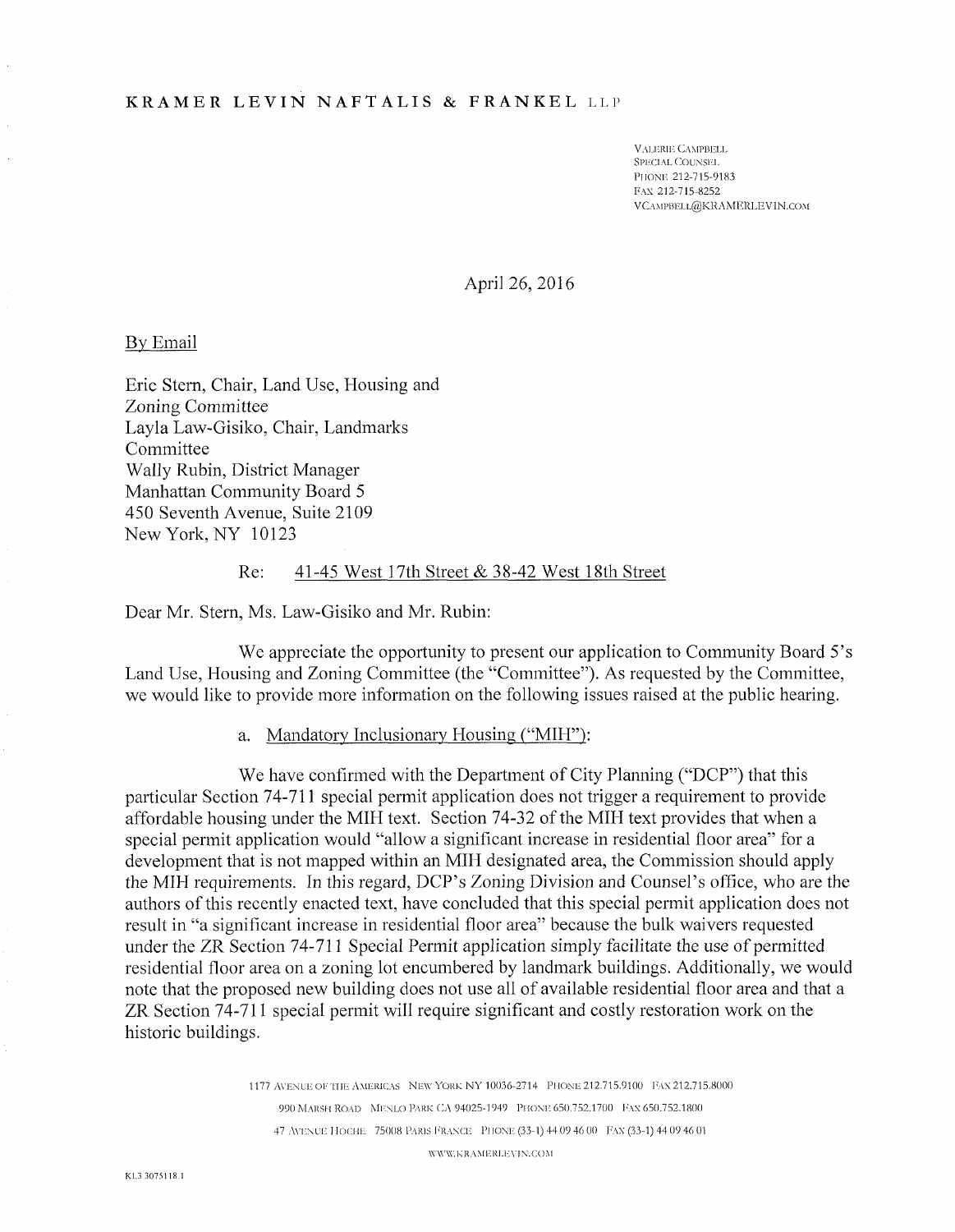April 26, 2016 Page 2

#### b. Rear Yard Obstruction Waiver:

Upon further review and discussion with the staff of DCP, we have confirmed that the proposed commercial floor area in the rear yard condition is as-of-right pursuant to ZR Section 33-281. Accordingly, this waiver is not required and it will be removed from the application, as directed by DCP. An updated and revised Community Board Presentation is attached ("Revised Presentation"); please see pages 16, 18-19 listing and illustrating the bulk waivers.

## c. Rear Yard Equivalent and Minimum Distance between Windows Waivers:

The underlying residential rear yard equivalent requirements do apply above the third floor where the new building becomes residential and the requested waiver of 10 feet from the required 60-foot deep rear yard equivalent is still required. This waiver will allow a rear yard equivalent of 50 feet and a minimum distance between the buildings of 50 feet. It will facilitate efficient building floorplates despite the lot depth of 184 feet. The five blocks that were rezoned pursuant to the Ladies Mile Rezoning have a lot depth of approximately 184 feet which is shallower that the usual depth of 200 feet. However, most new residential development in this area has occurred through the conversion of commercial and manufacturing buildings, for which these requirements do not apply. Few new residential buildings have been developed on these blocks and to our knowledge, no other residential developments were developed on zoning lots that include low-rise historic buildings. Here, the footprint of the new residential building is constrained by the preservation of the historic lower-rise buildings. Significantly, the residents of the proposed new building will have the most generous rear yards of any of the buildings on the block including the new building located at 30 West 18th Street.

d. Height and Setback Waivers: The requested height and setback waivers would allow the northern wing of the new building to rise above the 60 foot maximum building height applicable to narrow lots and would allow the south wing to rise without setback above the maximum base height of 125 feet. The LPC found the proposed building heights and street walls to be appropriate to the historic context of the Ladies Mile district (See LPC Certificate of Appropriateness, attached). The resultant new building massing is appropriate to both the 17th and 18th Street streetscapes and creates building envelopes that are very characteristic of the historic district. We note that Community Board 5 has approved a number of buildings with street walls exceeding 150 feet, including 7 West 21st Street, 27 West 17th Street, and 1162 Broadway. (See pages 28-30 of the Revised Presentation).

e. Other Issues:

In addition to specific land use issues discussed above, we would like to respond to certain community issues that came up during the Committee's discussion and public testimony. With respect to the ownership of the property, Acuity Capital Partners L.L.C., ("Acuity") owns the property and is the applicant for the special permit. Adorama Camera is the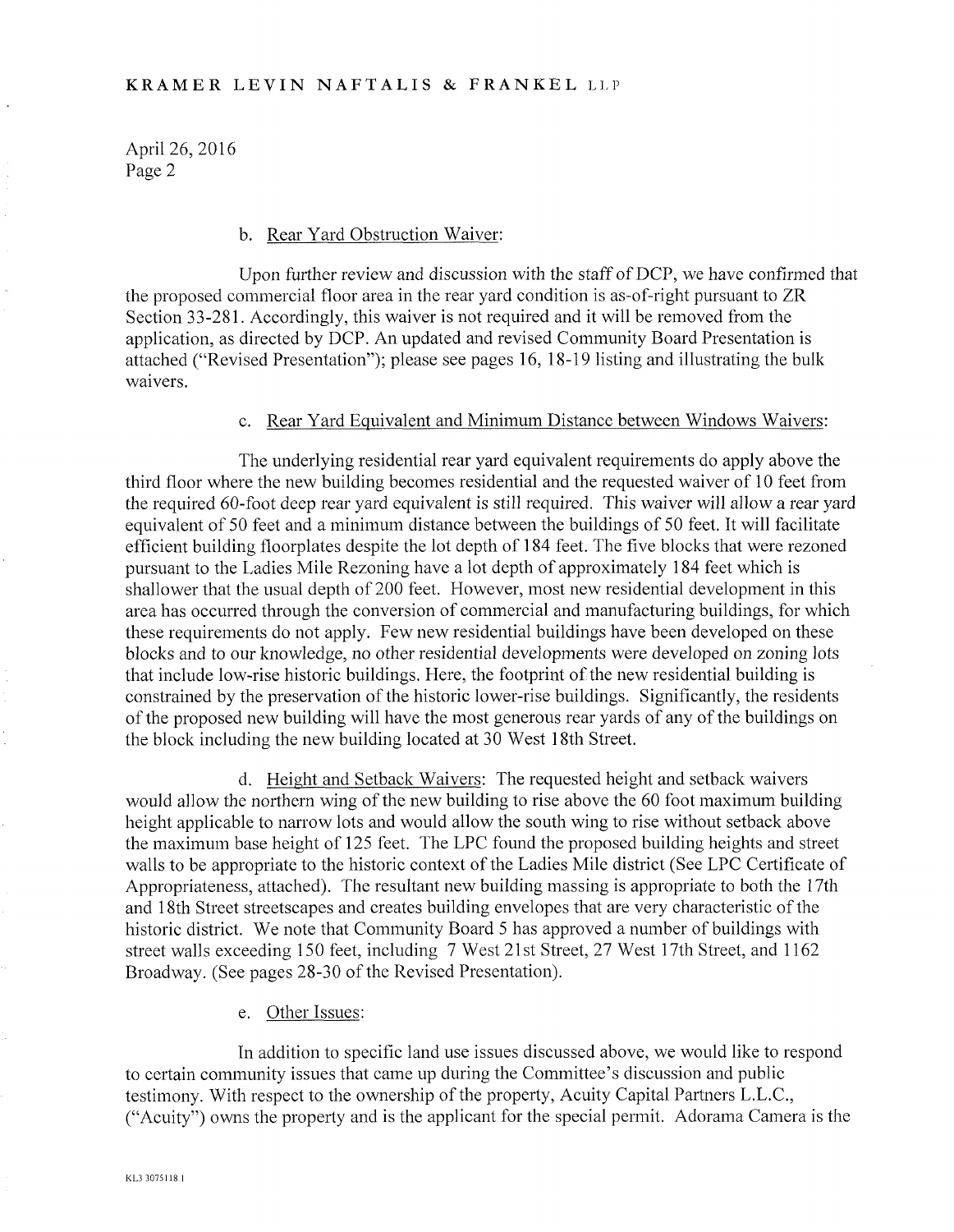## **KRAMER LEVIN NAFTALIS & FRANKEL** LLP

April 26, 2016 Page 3

current anchor commercial tenant of 42 West 18th Street and is expected to remain in the existing commercial space.

Adorama has been a commercial and retail presence in Chelsea since 1974 and has been at its current location since 1979. Adorama moved to the neighborhood when it was largely a manufacturing district. Its presence helped bring stability and security long before it became a mixed-use neighborhood with residential neighbors, as encouraged by the 2004 rezoning. The proposed development will reflect and enhance the mixed use character established by the 2004 rezoning. As America's second largest camera retailer and rental outlet, Adorama is one of the most significant economic engines within the Ladies Mile Historic District. It employs over 500 people and 75 percent of its employees are Manhattan residents. It is a destination for camera and technology enthusiasts—both professional and amateur—and its customers support other local businesses. In addition, Adorama's hugely successful annual street fair each June provides an economic boost and promotional opportunity for all the area's local businesses.

The Acuity team has met on several occasions since 2014 with the residents of 32 West 18th Street, along with their legal and government relations representatives, to discuss neighborhood quality-of-life issues. As the result of these discussions, Adorama has:

- Established and enforced a policy of monitoring delivery trucks to reduce truck idling along 18th Street;
- Rearranged and relocated Adorama-related overnight parking along 18th Street to a nearby parking lot;
- Significantly reduced the volume on external speakers;
- Relocated Adorama Rentals into a new and efficient space at 50 West 17th Street, significantly reducing sidewalk congestion along West 18th Street;
- Due to the condition of the historic buildings' facades, sidewalk bridges are necessary in order to ensure pedestrian safety; once the facades are restored as mandated by the LPC approvals in connection with this development, the sidewalk bridges will be removed;
- In the interim, the sidewalk bridges have been maintained in full compliance with building codes and regulations.

In connection with the ZR Section 74-711 Special Permit, Acuity will commence a comprehensive, first-class restoration of the two historic buildings located at 40 & 42 West 18th Street and 45 West 17th Street. The completion of this restoration work will be assured because the new residential building will not be issued a temporary or permanent certificate of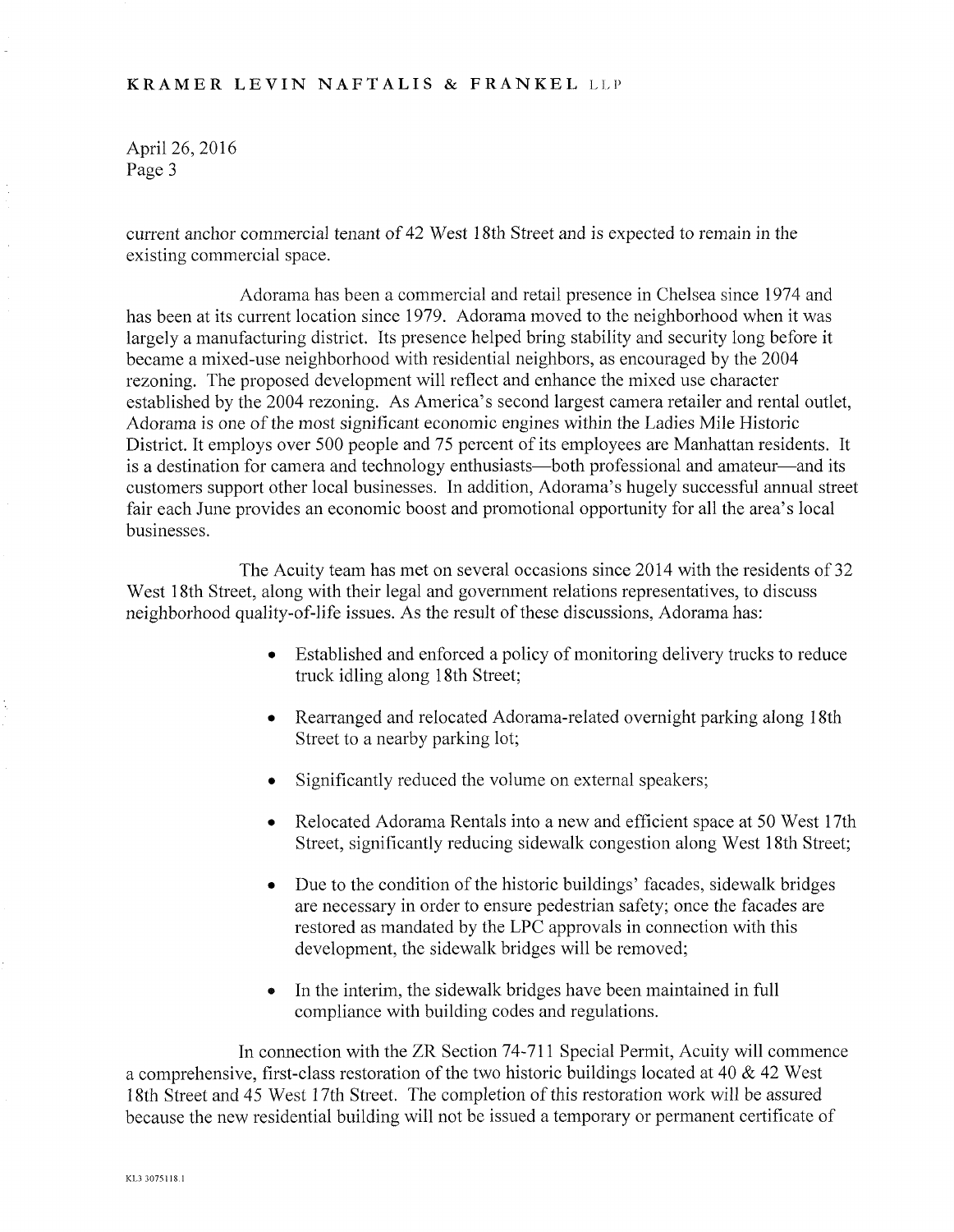# **KRAMER LEVIN NAFTALIS & FRANKEL** LLP

April 26, 2016 Page 4

occupancy until LPC certifies to the Department of Buildings that the restoration work has been completed in accordance with LPC requirements. Thereafter, Acuity, and all future owners of the property will be required to maintain the historic properties in sound, first-class condition in perpetuity under a Continuing Maintenance Plan that is embodied in a deed restriction.

Thank you again for your thoughtful consideration of this application. We trust that this letter and any follow-up discussion will help address issues that were raised at our first presentation to the Committee. We would also be happy to schedule a conference call at a mutually-convenient time to respond to any questions you may have prior to the May 4th Land Use Committee meeting and we look forward to seeing you on May 4th.

 $Sineer \notin$ ly

Valerie Campbell

VC:le

cc: Michele de Milly Morris Adjmi Marcie Kesner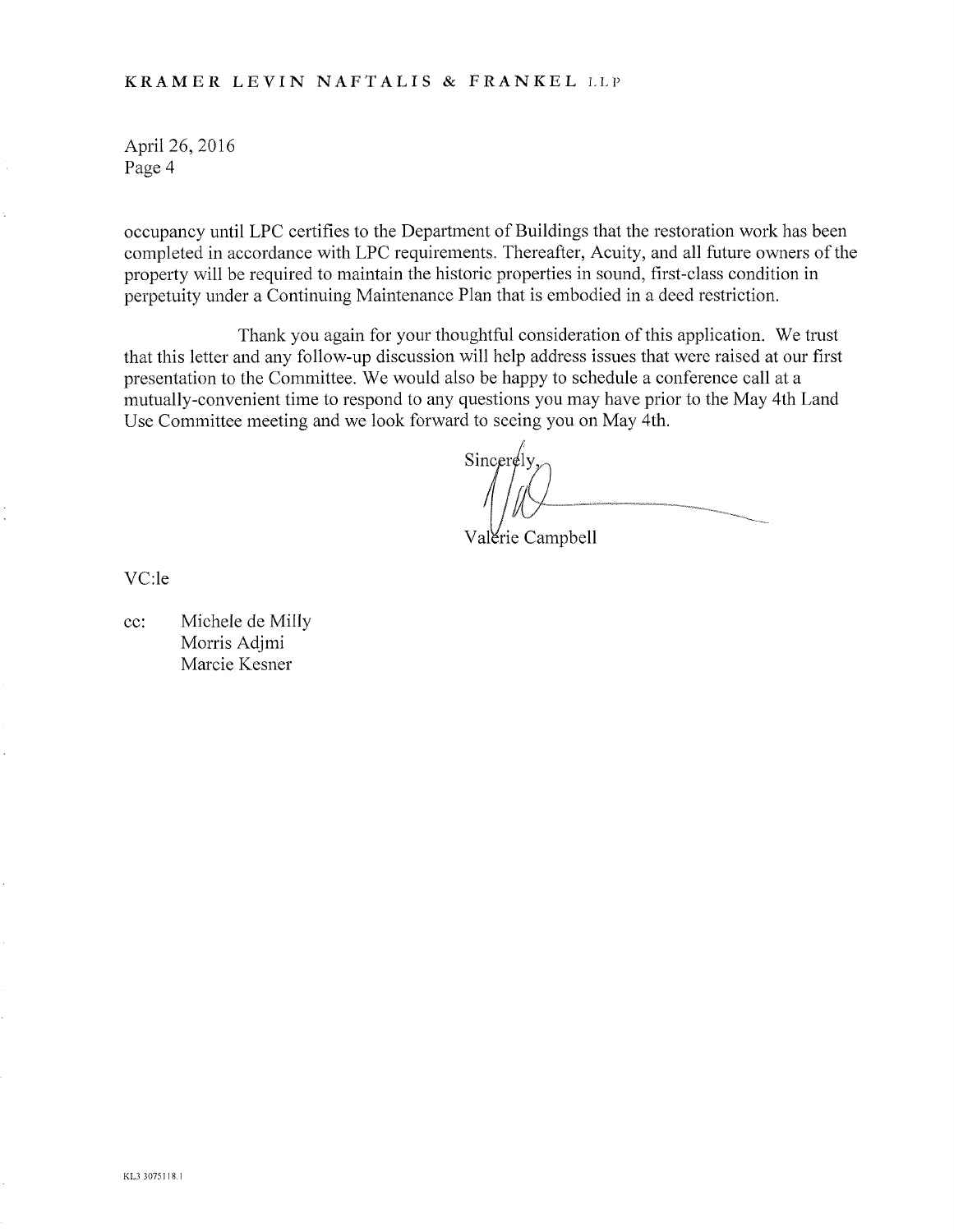

THE NEW YORK CITY LANDMARKS PRESERVATION COMMISSION I CENTRE STREET 9TH FLOOR NGRTH NEW YORK NY 1000? TEL: 212 669-7700 FAX: 212,669-7780\*,\*



# PERMI **CERTIFICATE OF APPROPRI**

| <b>ISSUE DATE:</b><br>12/03/14                                                                                                                                                                                                   | <b>EXPIRATION DATE:</b><br>11/25/2020 | DOCKET#:<br>158949           | $COFA$ #:<br>COFA 16-5428 |
|----------------------------------------------------------------------------------------------------------------------------------------------------------------------------------------------------------------------------------|---------------------------------------|------------------------------|---------------------------|
| <b>ADDRESS:</b><br>38-42 WEST 18TH STREET<br><b>HISTORIC DISTRICT</b><br><b>LADIES' MILE</b>                                                                                                                                     |                                       | <b>BOROUGH:</b><br>MANHATTAN | <b>BLOCK/LOT:</b><br>819  |
| Display This Permit While Work Is In Progress.<br><b>Siden </b><br>Nesser<br>ISSUED TO:<br><b>Eugene Mendlowits</b><br>42 West 18th Street Corp.<br>42 West 18th Street, 4th Floor<br>New York, NY 10011<br><b>REAL PROPERTY</b> |                                       |                              |                           |

Pursuant to Section 25-307 of the Administrative Good of the City of Wew York, the Landmarks<br>Preservation Commission, at the Public Meeting of September 23, 2014, following the Public Hearing and<br>Public Meeting of Septembe

The proposal, as approved, consists of constructing with a sixteen-story frontage on West 17th Street and a seventeen-story holitage on West 18th Street and featuring a metal-mesh facade with a base-shaft-capital composed of a grid of write panels upwards from solid to void, with stepped window frames, on West 18th<br>Street. The approved work at the existing buildings consists of the restoration of the masonry and metal facedge, including the replacement in kind of the majority of the terra cotta cladding at 42 West 18th Street,  $\mu$  and  $\delta$  and  $\delta$  and  $\delta$  and  $\delta$  and  $\delta$  and  $\delta$  and  $\delta$  and  $\delta$  and  $\delta$  and  $\delta$  and  $\delta$  and  $\delta$  and  $\delta$  and  $\delta$  and  $\delta$  and  $\delta$  and  $\delta$  and  $\delta$  and  $\delta$  and  $\delta$  and  $\delta$  and  $\delta$  and  $\delta$  and  $\delta$  instållation of wordd windows, and the removal of non-historic storefront infill and the installation of new wood stere from infill. The proposal, as initially presented, called for an eighteen-story frontage on West 17th Street and a facade composed of a grid of cast-concrete panels on West 18th Street. The proposal was shown in physical models and in ditigal presentation slides labeled 1 through 47, dated September 23, 2014, and prepared by Morris Adjmi Architects, and revised physical models and digital presentation slides labeled 1 through  $17$ , and dated November 25, 2014, submitted as components of the application, and presented at the Public Hearing and Public Meetings.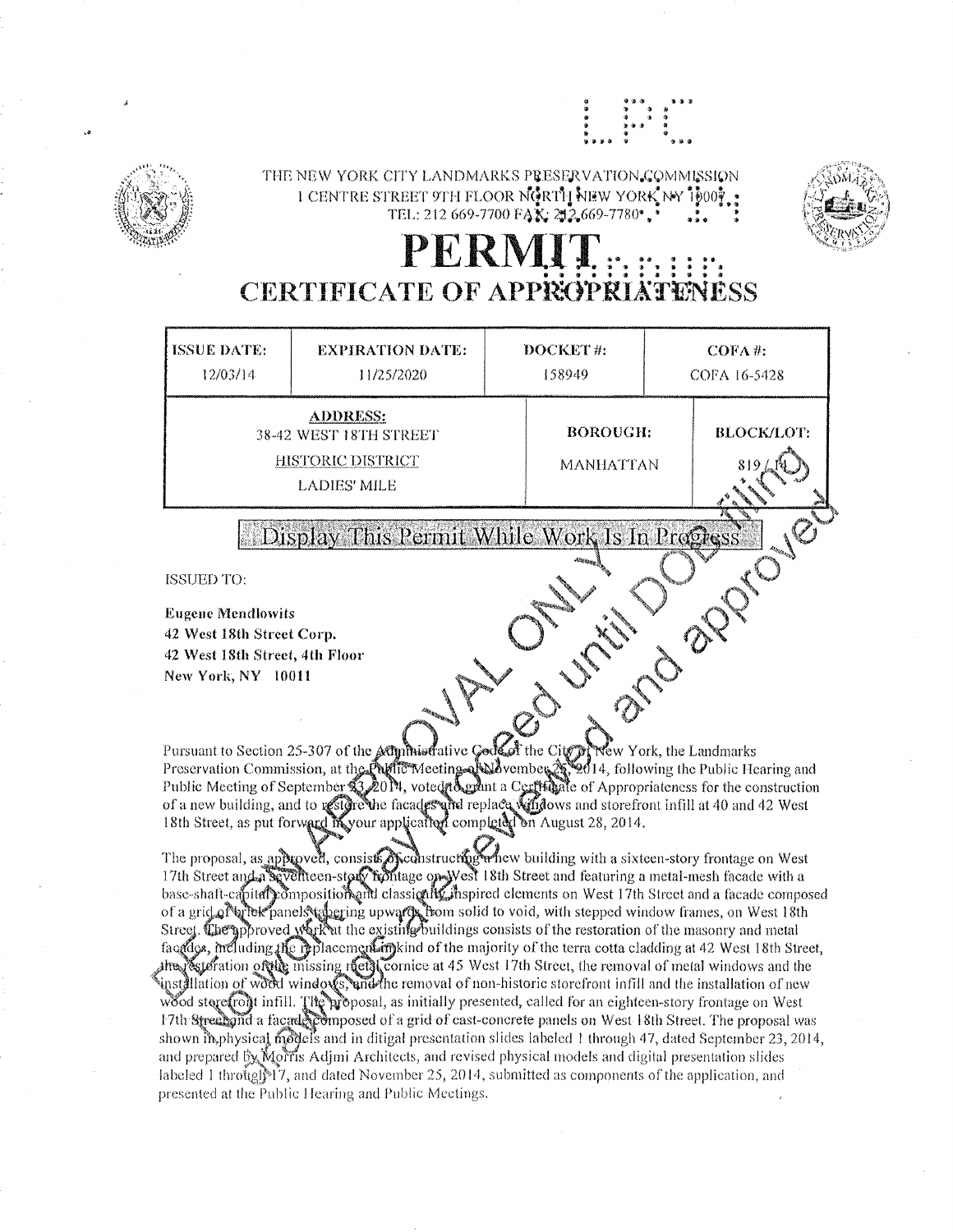

In reviewing this proposal whe Commission noted this the Ladies' Mile Historic District designation report describes the site as  $\frac{1}{2}$  reactivity lot;  $\frac{1}{2}$  and describes  $40$  West 18th Street as a building originally built in 1858 and redesigned in 1898 in a commercial style by John R. Hutchinson; and 42 West 18th Street as an early 20th eentury commercial style store and loft building designed by George A, Crawley and built in 1907-08. The Commission also noted that the historical development of the Ladies' Mile Historic District occurred in several phases, resulting in a variety of builting in the sad widths adjacent to each other, including early 19th-century residential development wifich in climate residences and stable buildings; early commercial development which included mid-rise building and the commercial adaptation of some residential buildings and stables; large tum-of-the-century department stores; large 20th-century loft buildings and older buildings converted to manufacturing use; and that many streets combine buildings from several or all of these periods, with taller buildings facing the avenues and the major cross-town streets, such as West 14th and West 23rd Streets; and that the facades of the taller buildings frequently feature a strongly articulated base, shaft, and capital composition as well as classically inspired ornament. The staff further notes that West 17th and West 18th Streets comprise a combination of raid-scale and large early 20th-century commercial buildings and small scale 19th-century rowhouses with punched masonry openings and converted commercial ground floors. The Commission further noted that Notice of Violation 99-0497 and Notice of Violation 99-0498 were both issued July 6, 1999 for the "installation of fixed awning ("Adorama) and neon signage at ground floor shop front without permit(s)"; that Notice of Violation 08-0122 was in  $\mathbb{R}^3$ September 6th, 2007, for the "installation of signage and billboards without permit(s)"; the Celificate of No Effect 02-0492 was issued July 23, 2001, for window replacement, facade repairs, replacement of the storefront infill and the installation of signage; that Modification of  $U_{\text{S}}$ e and Bulk  $0\frac{1}{400}$  was issue $\sqrt[4]{400}$ August 2, 2001 for modifications of use at the buildings located at  $40\frac{1}{3}$  West 18th Street and the vacant lot located at 38 West 18th Street; that Certificate of Appropriateness 02-0504 was issued August 2,2001, for the constuction of a new building on vacant lot; the construction  $\delta$ foftop addigons at 40 and 42 West 18th Street, and the installation of a flagpole at 42 West 18th Street, that Mise llaneous/Amrften at 04-5232 was issued February 26, 2004 for enlarging the interior fourly and from  $\epsilon$  bet to 50 reducing the footprint at the rear of 38 and 40 West 18th Street, and slightly increasing the footprint it the rear of the West 17th Street side of the new building; and that  $\mathbb{C}$ ertificate of 24, 2008, for the construction of a new building  $\mathbb{C}$  wacant lot? and 42 West 18th Street, and the replacenjent\»fforefront opriatendss 08-8225 was issued April c constraction of rooftop additions at  $40$ 

With regard to this proposal, the Connecision found the construction of a new building on the site will complete the streetwall on West 17 Mest 18<sup>1</sup> Streets and will reinforce the continuity of the streetwall on two streets, which is digripted on both west 17th and 18th Streets by a through-block parking lot; that the careful mass fing of the building into tyre distinct parts allows the facades to relate successfully to the streetsoup on both West With and Lot est that the height and scale of both facades relate well to the context of the surrounding wildings the streetscapes; that the proposed West 17th Street facade is articulated as a pase, shaft apital, regaling the typical facade composition of early 20thcentury commergial Duildings local (Gilthroughout the historic district; that the proposed West 17th Street façade, composed of a structural gloss curtatio wall overlaid by metal-mesh panels, is an innovative evocation of Hassical architeclural features and ornament; that the proposed West 18th Street façade, composed on grid of bride manels tapfully upwards from solid to void, is evocative of the progression from traditional pad-bearing masonry construction to steel-skeleton construction that shaped the development of the bistopic district during the late-Din and early-20th centuries; that the detailing of this brick facade, strong Nthogonal lines and recessed, stepped window frames, is a contemporary interpretation of  $\ln$ *r*obust facade articuldtion and ornament characteristic of masonry buildings found within the historic district; the both façade designs incorporate an interplay of façade planes and smooth and textured surfaces, and will therefore display a level of depth and articulation comparable to what is found on historic buildings  $\sim$  Page 2



**Page 2**<br>*Issued:* 12/03/14 DOCKET *8:* I5W;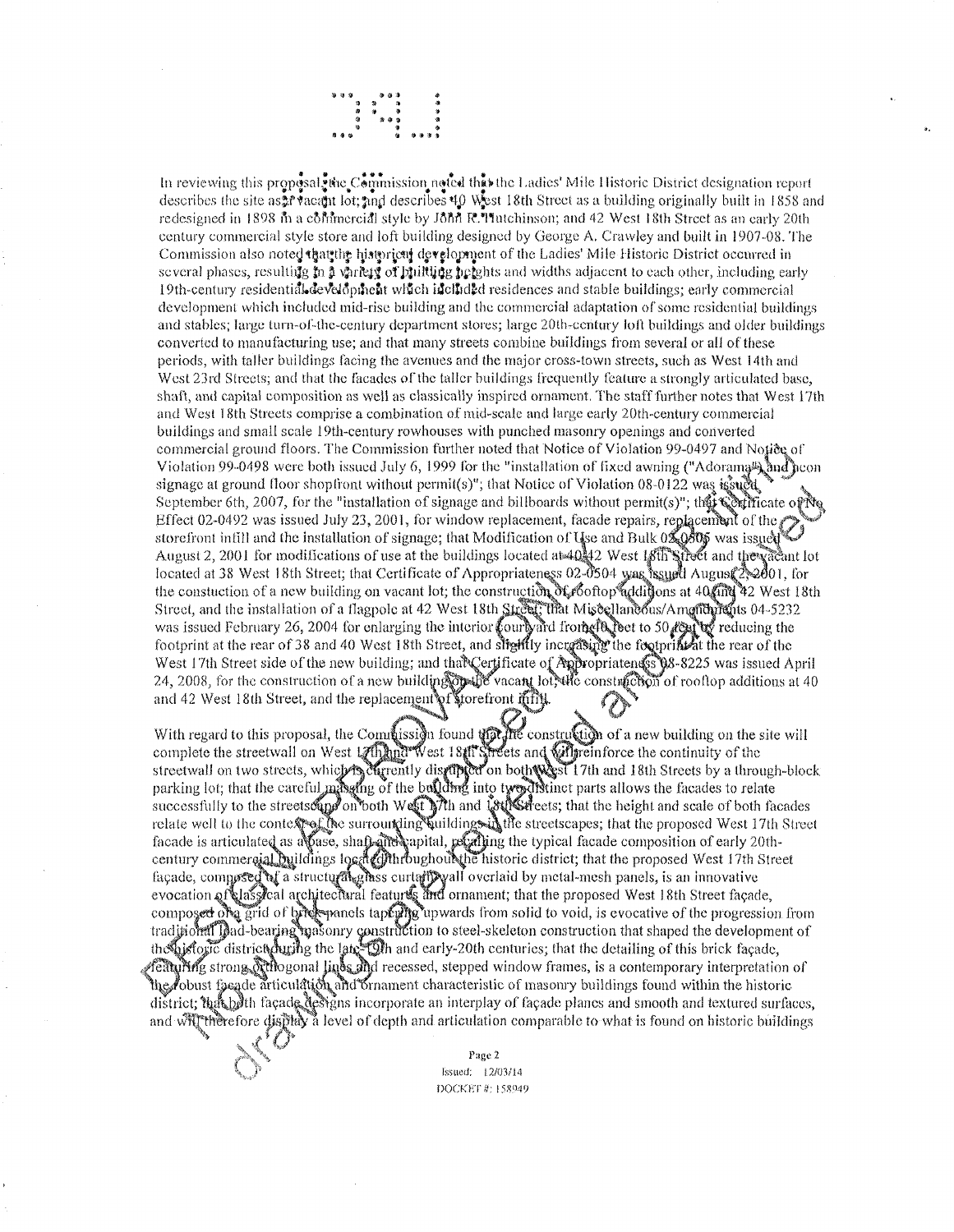

within this historic district; that the proposed building will enhance the special architectural and historic character of the historic district; and that the restorative work to be approved prisual to LPC 15-8949 will return the building closer to its original appearance; that the restorative work, including restration of the brick, limestone, and terra cotta masonry facades; repair and consequencement in kind of determinated sheetmetal fayade elements and replication of missing decorative features; replacement of windows; and installation of wood storefront infill, will bring the building up to  $a_s$  soupd, first-elass condition, aid in its long-term preservation, and reinforce the architectural and historic character of the Su3d3ng, the streetscape, and the historic district; that the owners of the building have committed themselves to establishing a cyclical maintenance plan; and that a restrictive Declaration ("Declaration") will be filed against the property which will bind the applicants and all heirs, successors and assigns to maintain the continuing maintenance program in perpetuity. Based on these findings, the Commission determined the proposed work to be appropriate to the Ladies' Mile Historic District and voted to approve it. Therefore, Certificate of Appropriateness 16-5428 is being issued.

The Commission notes that the applicant is applying to the Board of Standards and Appeals for certain variances. Any changes to the design required by the Board of Standards and Appeals approval must be submitted to the Landmarks Preservation Commission for review and approval prior to the issuance other final approval letter. ^

PLEASE NOTE: This permit is issued contingent upon the Commission's review and applicible fit of the fi Department of Building filing set of drawings. No work can begin until the final drawings  $\frac{\partial^2 u}{\partial x^2}$ marked approved by the Landmarks Preservation Commission with a generorated sea $\mathbb{Z}^p$  base submit drawings to the Landmarks Preservation Commission staff when the procedure available<br>Also, as the approved work consists of subsurface work, the amilyout is reduired to str

Also, as the approved work consists of subsurface work, the applicant is required to strictly adject to the Department of Buildings TPPN 10/88 governing in-ground construction adjacent to history adjildings. It is the applicant's obligation at the time of applying for the regimit to infinite the Depayroon of Buildings that<br>the TPPN applies.<br>This permit is issued on the basis of the building apartite conditions described by the appli the TPPN applies.

This permit is issued on the basis of the building malities conditions described by the application and disclosed during the review process. By accepting this permit, the applically genes to notify the Commission if the actual building or site conditions yes on if original  $\widehat{\mathcal{O}}$  is different puilding fabric is discovered. The Commission reserves the right to ament or levoke the reflict, upon written notice to the applicant, in the terially different from those described in the event that the actual building or site conditions are  $\mathfrak{m}$ application or disclosed during  $\mathcal{M}\mathcal{R}$  view pro

All approved drawings are  $m^d$  approved by the Commission with a perforated seal indicating the date of the approval. The work**foxlinitied to with is containet in** the perforated document. Other work or amendments to this filing must be raviewed and an approved separately. The applicant is hereby put on notice that performing  $\alpha$  maintaining  $\alpha$   $\beta$  when explicitly authorized by this permit may make the applicant liable for crin a copym , inofulting imprisonment and fine. This letter constitutes the permit; t the sile while work is in progress. Please direct inquiries to Olivia

Brazee

PLEASINOTE PERFORATED DRAWINGS AND A COPY OF THIS PERMIT HAVE BEEN SENT TO: Page 3 Issued: 12/03/14 DOCKET #: 158949